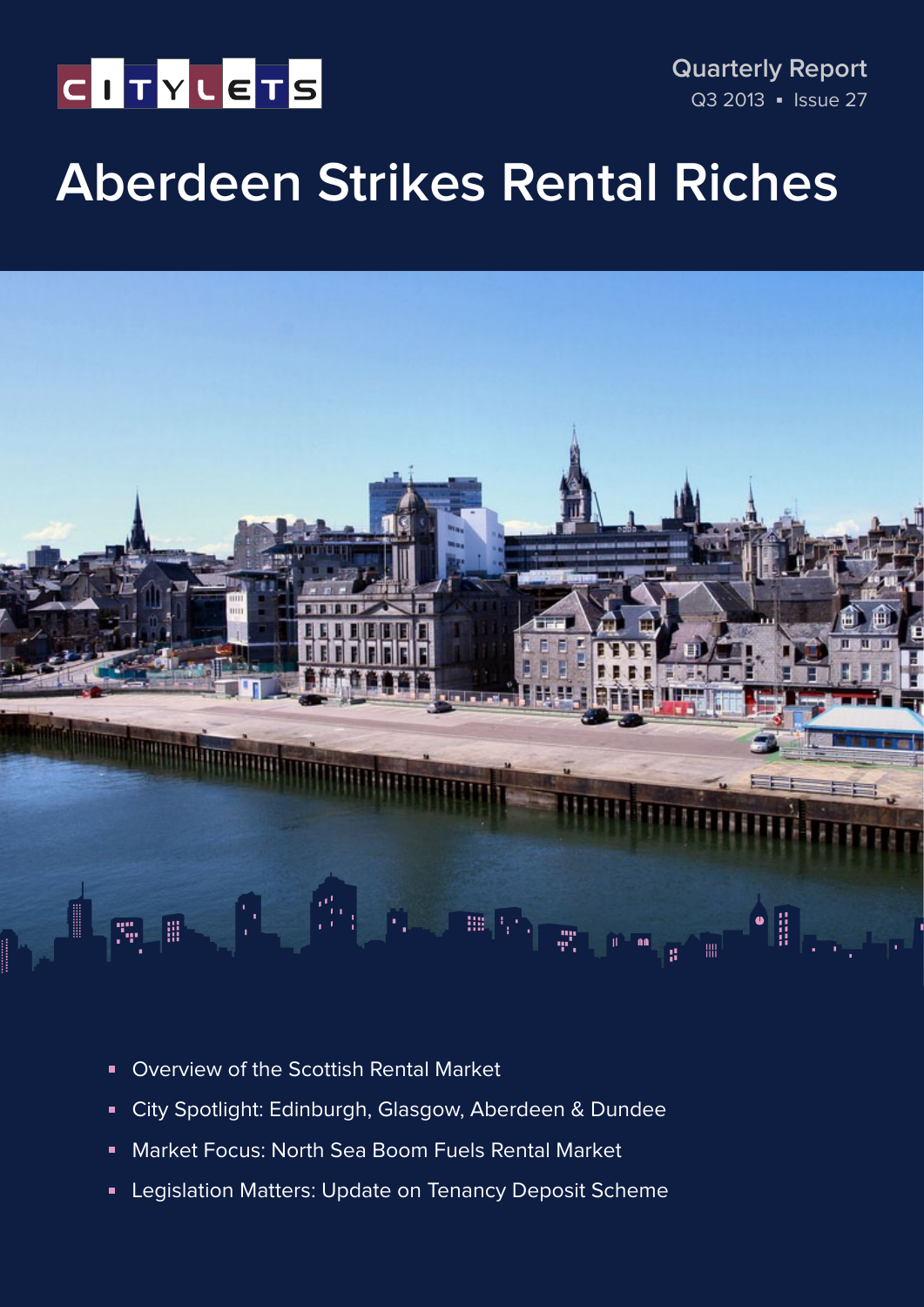### **Citylets Audience Reach- Quarterly Update**

Q3 is traditionally the busiest time of the year for the lettings market and often sees new records set for visitor traffic to Citylets. 2013 was no exception with traffic reaching over 1.1 million visitors over the quarter, up 22% on 2012. August saw our highest ever monthly total of 405,000 site visits (Source: Google Analytics).

Our audience reach for the quarter was 4 times Q3 2007 (source: Google Analytics) and we are on track to hit our annual target of 4 million visits as set at the start of the year.

#### **Key Info Q3 2013**

- **Over 1.1million site visits**
- **Traffic up 22% on Q3 2012**
- **Hitwise average rank 44, up 9 on 2012**
- **Over 40% visits from mobile**
- **Best performing Scottish regional**

### **Scotland**

The 2011 Census results were recently published and revealed that between 2001 and 2011 the number of people living in the private rental sector (PRS) in Scotland has more than doubled and the PRS now accounts for more than 12.4% of all Scottish households.

Despite this rapid growth in demand for private renting, the average monthly rents have not increased significantly thanks to a sufficient supply of rental stock. In Q3 2013, the Scotland average monthly rent stood at £687 which is 1.5% up on the figure of a year ago and actually down slightly from the figure of £693 reported in Q2 2013.

The Scottish PRS is performing efficiently with prospective tenants able to choose from a growing

Our Hitwise rank in the UK Property category averaged 44 in Q3, up 9 places on last year, reaching a record 42 in July.





Climbing the Hitwise rankings is like climbing at altitude - the higher you are the harder it is to climb higher still with large increases in traffic required just to move up a single place. However we are optimistic to achieve a top 40 ranking within the next 12 months.

#### **HOW THEY RATE\***

|                 | iPhone     | Android    |
|-----------------|------------|------------|
| Citylets        | 1.8.8.4    |            |
| <b>GSPC</b>     |            | <b>N/A</b> |
| <b>ASPC</b>     |            | <b>N/A</b> |
| Lettingweb      |            | <b>N/A</b> |
| <b>ESPC</b>     | NA.        | N/A        |
| <b>S1rental</b> | <b>N/A</b> | <b>N/A</b> |

'Apple App Store & Google Play, Sep 3013

The rise of 'mobile' (including tablet and App usage) continues recording over 40% of visits over the quarter. Citylets recently launched its dedicated iPad App and our new dedicated mobile site goes live in October. Citylets is the only Scottish lettings portal to have the full set of bespoke Apps for iPhone, Android & iPad and also a dedicated mobile site.

Citylets remains the best performing regional lettings portal in Scotland. We are still the No 1 dedicated residential lettings site in the UK.



selection of competitively priced yet high quality property. In those places that have a lack of new rental supply and where demand appears to be price inelastic, rents are rising rapidly. Aberdeen falls in to this category and saw monthly rents increase by 11.5% over the year to £1,002 a new all time high for the city.

Average time to let (TTL) in Scotland improved to 35 days in Q3 2013 which is 4 days less than last year and suggests demand is not diminishing. We can expect a continued expansion of the PRS but certainly not to the levels seen in 1911 when 75% of households rented privately.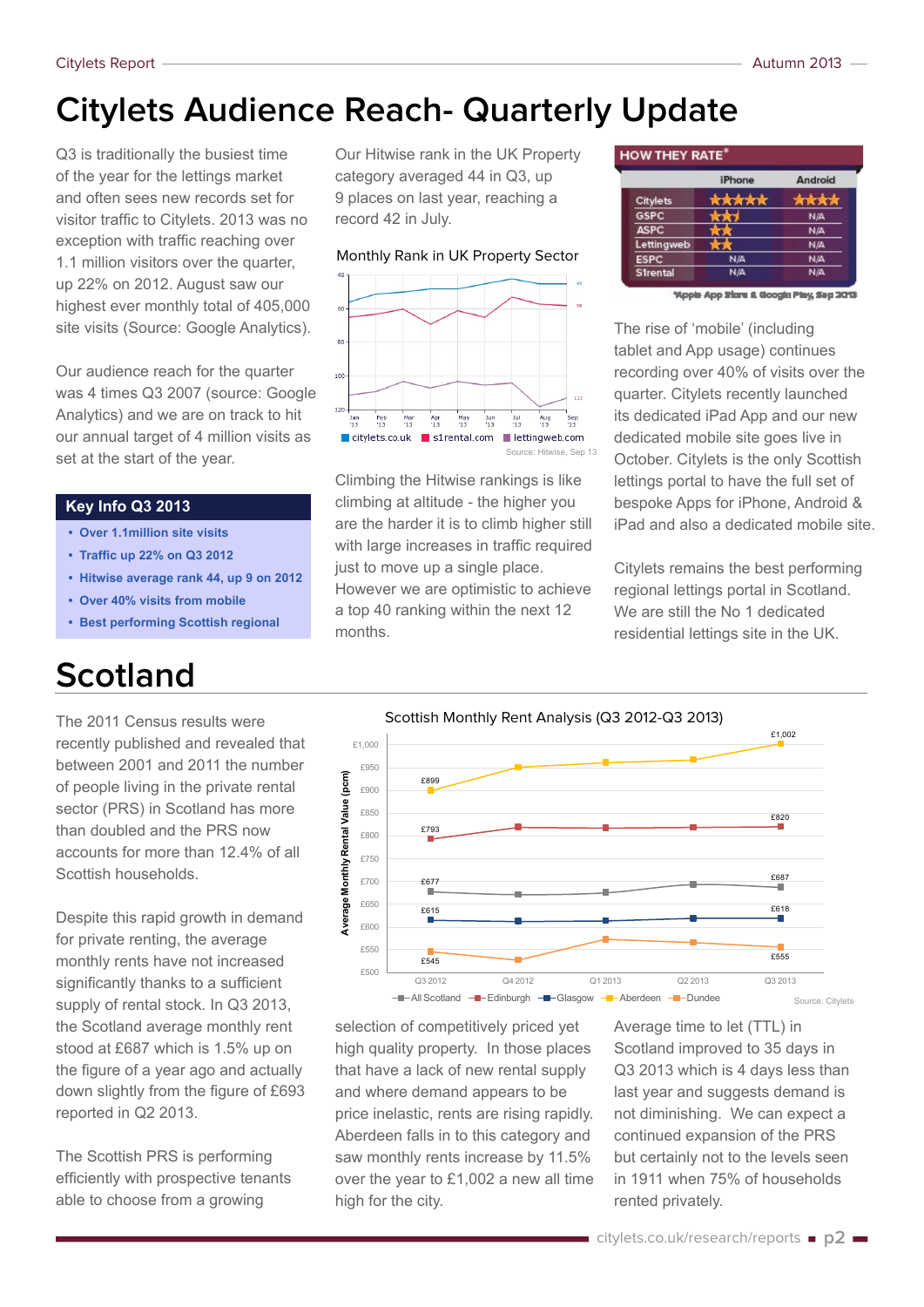## **Edinburgh**

#### Edinburgh Market Overview - Q3 13

| <b>Beds</b>  | Average,<br>Rent | <b>Rent Change</b><br>YoY | Av. TTL<br>(days) | <b>TTL Change</b><br>YoY | Let within<br>a week | <b>Let within</b><br>a month |
|--------------|------------------|---------------------------|-------------------|--------------------------|----------------------|------------------------------|
| 1 bed        | £564             | 2.9%                      | 24                | $-4$                     | 26%                  | 72%                          |
| 2 bed        | £751             | 3.0%                      | 25                | -5                       | 25%                  | 68%                          |
| 3 bed        | £1,053           | 2.1%                      | 39                | $-7$                     | 16%                  | 53%                          |
| 4 bed        | £1.472           | 2.9%                      | 50                | $\overline{2}$           | 14%                  | 38%                          |
| <b>Total</b> | £820             | 3.4%                      | 28                | -5                       | 23%                  | 66%                          |
|              |                  |                           |                   |                          |                      | Source: Citylets             |

Average monthly rents in the capital have been remarkably stable during 2013 and now stand at £820 though this figure is up 3.4% on Q3 2012. The Census results revealed that Edinburgh has the largest private rental market in Scotland with 107,256 people living in the PRS in 2011. With overall TTL figures coming down by 5 days to just 28 days there is no indication of a slowing up of demand.

In fact two thirds of Edinburgh properties are let within a month of

### **Glasgow**

#### Glasgow Market Overview - Q3 13

| <b>Beds</b>  | Average<br><b>Rent</b> | <b>Rent Change</b><br>YoY | Av. TTL<br>(days) | <b>TTL Change</b><br>YoY | Let within<br>a week | <b>Let within</b><br>a month |
|--------------|------------------------|---------------------------|-------------------|--------------------------|----------------------|------------------------------|
| 1 bed        | £478                   | 1.3%                      | 35                | $-5$                     | 18%                  | 53%                          |
| 2 bed        | £620                   | $-0.3%$                   | 40                | $-2$                     | 16%                  | 49%                          |
| 3 bed        | £850                   | $-0.4%$                   | 43                | $\overline{2}$           | 14%                  | 45%                          |
| 4 bed        | £1.275                 | 6.4%                      | 45                | $-1$                     | 7%                   | 35%                          |
| <b>Total</b> | £618                   | 0.5%                      | 39                | -3                       | 16%                  | 50%                          |
|              |                        |                           |                   |                          |                      | Source: Citylets             |

With average rents remaining at £618 the same figure as the previous quarter and just 0.5% up on last year, the overall Glasgow market can best be described as stable. Exactly half of all Glasgow properties are let within a month and the TTL figure has improved by 3 days to now stand at 39 days.

According to the Census, Glasgow has the second largest population of private rental tenants in Scotland with 94,307 people living in the PRS in 2011.

Glasgow's most expensive postcode district was G12 (covering West End) with an average rent of £883 which was 3% up on last year. In terms of price change, G4 experienced the biggest upturn with average rents increasing by 5.5%.

being advertised and one quarter of smaller 1 and 2 bed properties are actually let within a week. On the back of this strong demand we anticipate no let-up in Edinburgh's competitive, thriving rental market.

EH8 which covers Holyrood, part of the Meadows and Newington, experienced the biggest rise in rents up 7.0% to £853. However, it was EH2, covering Edinburgh's retail heart, which reported the highest rents themselves at £1,068.

Interestingly it was the city centre properties that took least time to let in Q3 2013 with an average TTL figure of just 24 days which was an improvement of 10 days from last year.

|  | Autumn 2013 |  |  |  |
|--|-------------|--|--|--|
|--|-------------|--|--|--|

|  | Top 5 Postcodes by Largest YoY price change |  |  |  |  |  |
|--|---------------------------------------------|--|--|--|--|--|
|--|---------------------------------------------|--|--|--|--|--|

| <b>Rank</b>   | <b>Postcode</b> | Q3 13  | Q3 12 | YoY              |
|---------------|-----------------|--------|-------|------------------|
| 1             | EH <sub>8</sub> | £853   | £797  | <b>70%</b>       |
| $\mathcal{P}$ | EH <sub>1</sub> | £933   | £879  | 6 1%             |
| 3             | EH <sub>9</sub> | £1.050 | £990  | 6.1%             |
| 4             | EH7             | £720   | £692  | 4 0 <sub>%</sub> |
| 5             | EH <sub>3</sub> | £959   | £925  | 37%              |
|               |                 |        |       | Source: Citylets |

Top 5 Postcodes by lowest TTL (days)

| <b>Rank</b> | <b>Postcode</b> | Q3 13 | Q3 12 | YoY              |
|-------------|-----------------|-------|-------|------------------|
|             | EH <sub>3</sub> | 27    | 33    | -6               |
| 2           | EH <sub>1</sub> | 27    | 32    | -5               |
| 3           | EH <sub>8</sub> | 28    | 30    | $-2$             |
| 4           | EH <sub>9</sub> | 28    | 28    | 0                |
| 5           | EH <sub>2</sub> | 29    | 38    | -9               |
|             |                 |       |       | Source: Citylets |

Top 5 Postcodes by Av. Monthly Rent

| <b>Rank</b>   | <b>Postcode</b> | Q3 13         | Q3 12 | YoY              |
|---------------|-----------------|---------------|-------|------------------|
| 1             | EH <sub>2</sub> | £1,068 £1,091 |       | $-2.1%$          |
| $\mathcal{P}$ | EH <sub>9</sub> | £1.050        | £990  | 6.1%             |
| 3             | EH10            | £976          | £959  | 1.8%             |
| 4             | EH <sub>3</sub> | £959          | £925  | 37%              |
| 5             | FH <sub>1</sub> | £933          | £879  | 61%              |
|               |                 |               |       | Source: Citylets |

| Top 5 Postcodes by Largest YoY price change |                |       |       |                  |  |  |
|---------------------------------------------|----------------|-------|-------|------------------|--|--|
| <b>Rank</b>                                 | Postcode       | Q3 13 | Q3 12 | YoY              |  |  |
| 1                                           | G4             | £677  | £642  | 5.5%             |  |  |
| $\mathcal{P}$                               | G3             | £765  | £738  | 37%              |  |  |
| 3                                           | G <sub>1</sub> | £658  | £636  | 3.5%             |  |  |
| 4                                           | G12            | £883  | £857  | 3.0%             |  |  |
| 5                                           | G40            | £482  | £468  | $3.0\%$          |  |  |
|                                             |                |       |       | Source: Citylets |  |  |

| Top 5 Postcodes by lowest TTL (days) |                |       |       |                  |  |  |
|--------------------------------------|----------------|-------|-------|------------------|--|--|
| <b>Rank</b>                          | Postcode       | Q3 13 | Q3 12 | YoY              |  |  |
|                                      | G2             | 24    | 34    | -10              |  |  |
| $\mathcal{P}$                        | G12            | 29    | 32    | -3               |  |  |
| 3                                    | G <sub>3</sub> | 31    | 35    |                  |  |  |
| 4                                    | G11            | 32    | 35    | -3               |  |  |
| 5                                    | G1             | 33    | 35    | $-2$             |  |  |
|                                      |                |       |       | Source: Citylets |  |  |



| <b>Rank</b> | Postcode        | Q3 13 | Q3 12 | YoY              |
|-------------|-----------------|-------|-------|------------------|
|             | G <sub>12</sub> | £883  | £857  | 3.0%             |
| 2           | G3              | £765  | £738  | 37%              |
| 3           | G <sub>2</sub>  | £713  | £696  | 2.4%             |
| 4           | G4              | £677  | £642  | 5.5%             |
| 5           | G11             | £666  | £664  | 0.3%             |
|             |                 |       |       | Source: Citylets |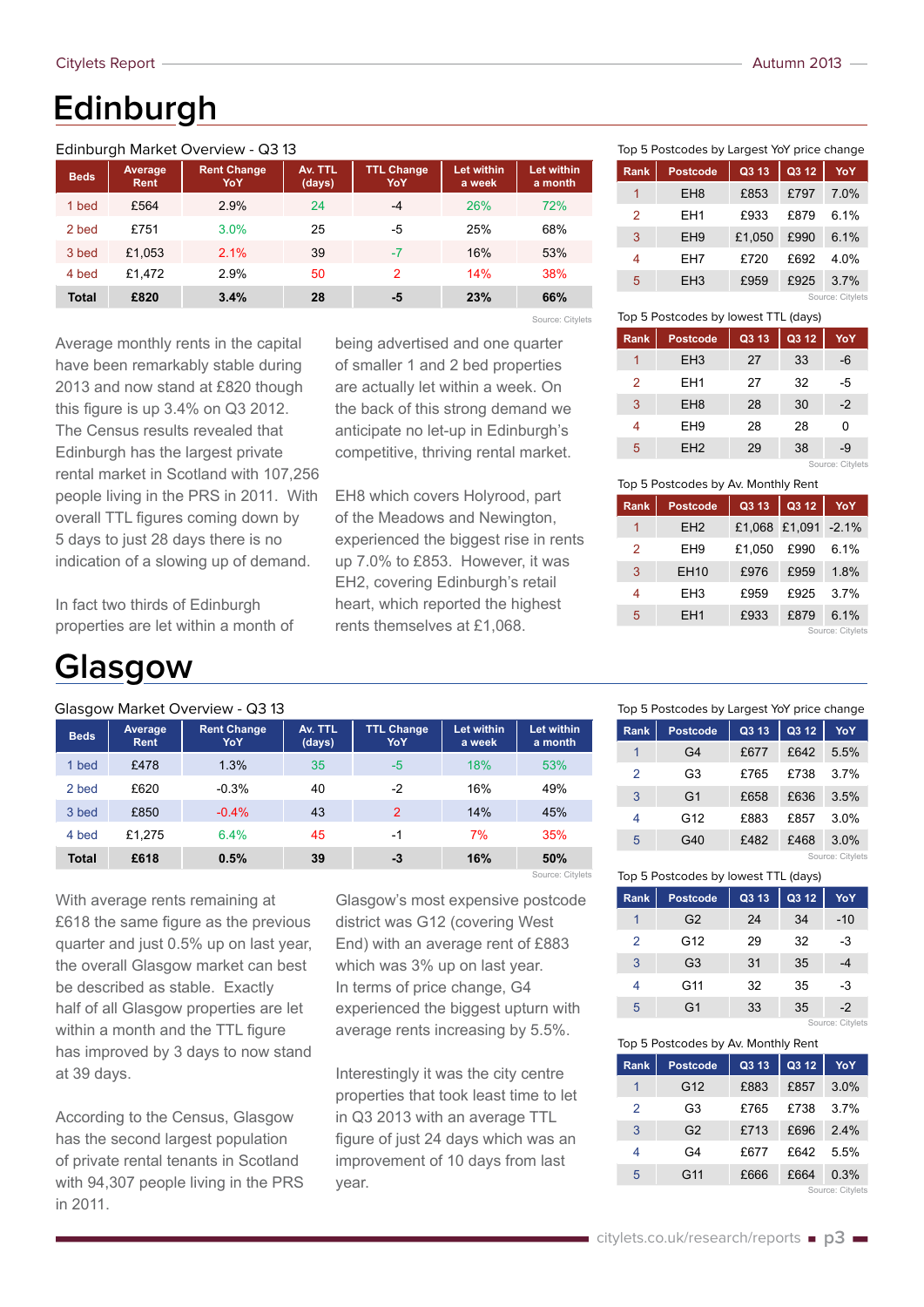### **Aberdeen**

#### Aberdeen Market Overview - Q3 13

| <b>Beds</b>  | Average<br>Rent | <b>Rent Change</b><br>YoY | Av. TTL<br>(days) | <b>TTL Change</b><br>YoY | Let within<br>a week | <b>Let within</b><br>a month |
|--------------|-----------------|---------------------------|-------------------|--------------------------|----------------------|------------------------------|
| 1 bed        | £629            | 9.0%                      | 9                 | -6                       | 61%                  | 92%                          |
| 2 bed        | £924            | 10.9%                     | 13                | -7                       | 50%                  | 87%                          |
| 3 bed        | £1.322          | 7.2%                      | 15                | $-9$                     | 46%                  | 85%                          |
| 4 bed        | £2.011          | 14.9%                     | 24                | -9                       | 23%                  | 73%                          |
| <b>Total</b> | £1,002          | 11.5%                     | 13                | -6                       | 52%                  | 88%                          |
|              |                 |                           |                   |                          |                      | Source: Citylets             |

The oil capital housed 36,469 private tenants at the time of the Census and it is fair to say that they have experienced the fastest rates of rental inflation of any city in Scotland over recent years. Average mix adjusted rents rose to four figures (£1,002) for the first time in Q3 2013, a rise of 11.5% over the year.

In that time, TTL figures for the city have improved from 19 days to an extremely short 13 day average. More than half (52%) of Aberdeen

### **Dundee**

#### Dundee Market Overview - Q3 13

| <b>Beds</b>  | Average<br><b>Rent</b> | <b>Rent Change</b><br>YoY | Av. TTL<br>(days) | <b>TTL Change</b><br>YoY | <b>Let within</b><br>a week | <b>Let within</b><br>a month |
|--------------|------------------------|---------------------------|-------------------|--------------------------|-----------------------------|------------------------------|
| 1 bed        | £383                   | 1.1%                      | 38                | $-12$                    | 13%                         | 52%                          |
| 2 bed        | £546                   | 2.8%                      | 40                | -8                       | 10%                         | 51%                          |
| 3 bed        | £698                   | $-1.1\%$                  | 36                | $-11$                    | 19%                         | 57%                          |
| 4 bed        | £929                   | $-1.9%$                   | 36                | -7                       | 7%                          | 47%                          |
| <b>Total</b> | £555                   | 1.8%                      | 40                | -9                       | 12%                         | 51%                          |

A total of 25,887 Dundee citizens called a private rented property home in 2011. In the current quarter, average mix adjusted rents were £555 which is 1.8% up on the figure of a year ago though it is slightly down on the Q2 2013 average of £565.

What is more encouraging for landlords is that the TTL figure has come down by 9 days to an average 40 days. We anticipate that over the coming years this figure will come down further as the extensive

waterfront redevelopment attracts more people to live in the city.

Source: Citylets

properties were let within a week of being advertised and it now seems a shortage of supply could exacerbate

the situation going forward.

Aberdeen is unusual in having a larger proportion of family sized houses in the PRS than other cities, a function of being host to a global oil industry, and it is those areas of larger premium properties that have seen the most growth in rents.

In Q2 2013, AB15 (covering West

Covering the East of the city, DD4 was the Dundee postcode district with the biggest jump in average rents (11%) from £454 to £504 though DD1 encompassing the city centre and the waterfront was the most expensive at £629 per month.

It is worth pointing out that Dundee is made up of just five postcode districts which each cover a wide area and therefore can include

Top 3 Postcodes by Largest YoY price change

| Rank           | <b>Postcode</b>  | Q3 13 | Q3 12               | YoY |  |
|----------------|------------------|-------|---------------------|-----|--|
|                | AB15             |       | £1,511 £1,299 16.3% |     |  |
| $\overline{2}$ | AB24             | £864  | £763 13.2%          |     |  |
| 3              | AB <sub>25</sub> | £817  | £728 12.2%          |     |  |
|                | Source: Citylets |       |                     |     |  |

| Top 3 Postcodes by lowest TTL (days) |                 |       |       |     |  |
|--------------------------------------|-----------------|-------|-------|-----|--|
| Rank                                 | <b>Postcode</b> | Q3 13 | Q3 12 | YoY |  |
|                                      | AB25            | 11    | 18    | -7  |  |
| $\mathcal{P}$                        | AB10            | 12    | 19    | -7  |  |
| 3                                    | AB11            | 12    | 17    | -5  |  |
| Source: Citylets                     |                 |       |       |     |  |

Top 3 Postcodes by Av. Monthly Rent

| <b>Rank</b>      | <b>Postcode</b> | Q3 13 |                     | Q3 12 YoY |  |  |
|------------------|-----------------|-------|---------------------|-----------|--|--|
|                  | AB15            |       | £1,511 £1,299 16.3% |           |  |  |
| $\mathcal{P}$    | AB10            | £865  | £778 11.2%          |           |  |  |
| 3                | AB24            | £864  | £763 13.2%          |           |  |  |
| Source: Citylets |                 |       |                     |           |  |  |

End, Cults, Kings Wells and Bieldside) was both the most expensive postcode district (£1,511) and saw the most growth over the year of 16.3%.

| Top 3 Postcodes by Largest YoY price change |                 |       |       |          |  |
|---------------------------------------------|-----------------|-------|-------|----------|--|
| Rank                                        | <b>Postcode</b> | Q3 13 | Q3 12 | YoY      |  |
|                                             | DD4             | £504  | £454  | $11.0\%$ |  |
| 2                                           | DD1             | £629  | £581  | 8.3%     |  |
| З                                           | DD2             | £554  | £519  | 67%      |  |
| Source: Citylets                            |                 |       |       |          |  |

| Top 3 Postcodes by lowest TTL (days) |  |  |
|--------------------------------------|--|--|
|                                      |  |  |

| <b>Rank</b> | <b>Postcode</b>             | Q3 13 | Q3 12 | YoY              |
|-------------|-----------------------------|-------|-------|------------------|
|             | DD <sub>1</sub>             | 37    | 38    | -1               |
| 2           | D <sub>D</sub> 3            | 45    | 54    | -9               |
| 3           | D <sub>D</sub> <sub>2</sub> | 45    | 49    |                  |
|             |                             |       |       | Source: Citylets |

Top 3 Postcodes by Av. Monthly Rent

| <b>Rank</b>    | <b>Postcode</b>  | Q3 13 | Q3 12 | YoY        |  |
|----------------|------------------|-------|-------|------------|--|
|                | D <sub>D</sub> 1 | £629  | £581  | 8.3%       |  |
| $\overline{2}$ | DD <sub>2</sub>  | £554  | £519  | 6.7%       |  |
| 3              | DD <sub>4</sub>  | £504  |       | £454 11.0% |  |
|                | Source: Citylets |       |       |            |  |

both expensive and cheaper neighbourhoods. Our more advanced on line analysis tool Optilet Pro can help users explore the markets at a more local level.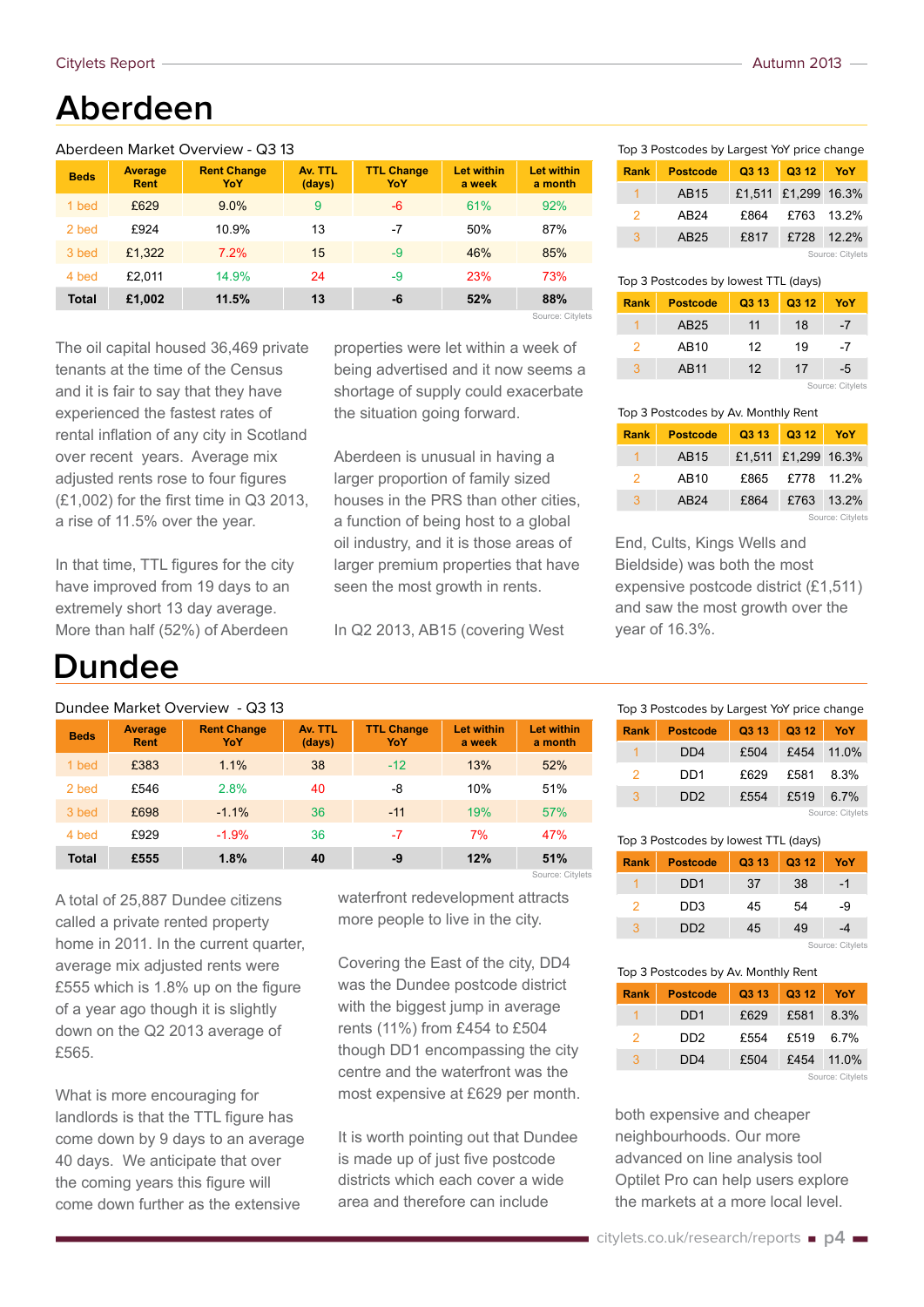## **North Sea Boom Continues to Fuel Aberdeen Rents**

Being host to a global oil industry, Aberdeen continues to set itself apart from the Scottish rental market with supply shortages fuelling further price hikes.

As our Aberdeen section highlighted, rental prices have broken the four figure barrier for the first time with average monthly rents reaching £1,002, a rise of 11.5% in a year. This has been driven primarily by a shortage in quality rental stock reflected in the fact that a typical property is only on the open market for less than two weeks (13 days) before being snapped up by eager tenants.

Continual investment and consequential job creation driven by the burgeoning oil sector has increased the pressure on physical stock even more. The number of rental properties advertised in Aberdeen City centre has fallen by nearly 50% this summer from 328 in June 2012 to 222 this July.

Prospects of high rental yields have seen investors help push up the average selling price of flats in AB10 with an increase of 6.0% from Q2 2012 to Q2 2013 (£170,927 to £181,215) while the national trend shows a very slight decrease (-0.03%) in flat prices from £117,560 to £117,517 over the same period. This phenomenon is not restricted to the residential rental market. CBRE recently stated that oil and gas companies are occupying 8% more office space in the first half of 2013 inflating prime commercial rents in the Granite City.

But how have the local residential rental markets changed over the year? Illustrated in the scatter chart, you can see how in August

2012, key areas of Aberdeen experienced minor year on year rent increases, Bridge of Don saw an 8.7% growth in rents. Looking now, the same six areas all show 8%+ increases in average rents coupled with substantial reduction in available stock (all greater than 20% drops in volumes). Just north of Rosehill, Hilton saw a massive

21.7% surge in rents.

With limited new homes being built in the city (425 in 2012), it seems fair to deduce that in future rent levels will continue their path upwards. There is also little doubt that the 2,318 people identified in the 2011 census as living rent free in Aberdeen can count themselves very fortunate indeed.

#### Average Rental Values and Volumes - Aberdeen City Centre



#### Annual changes in Rental Values and Volumes - Key Aberdeen Areas

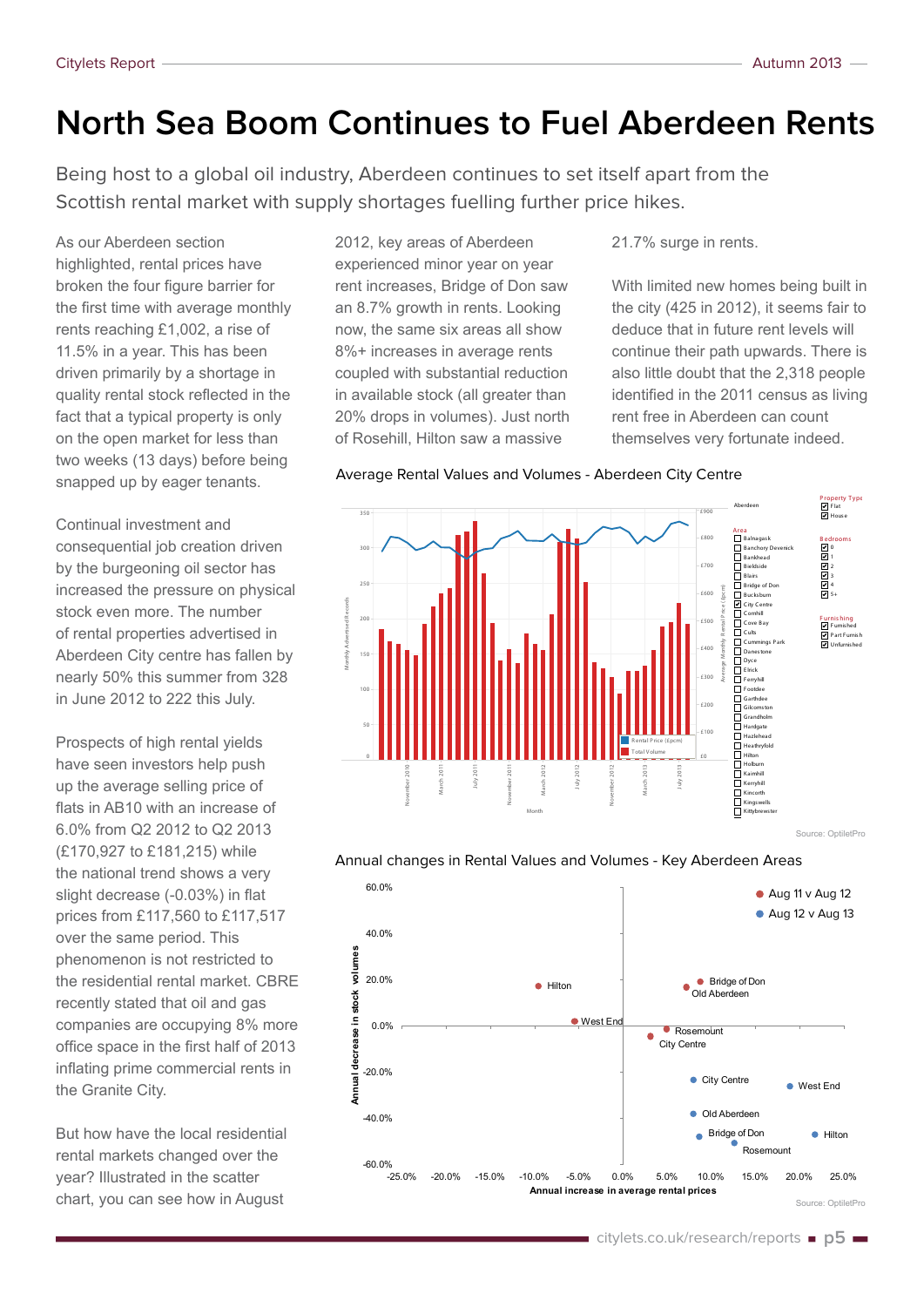## **Legislation Matters: Deposit Scheme – An Update**

In November, the Tenancy Deposit Scheme in Scotland will be a year old, TC Young discuss the specific duties on landlords and the consequences should they not be met.

The Tenancy Deposit Scheme Regulations (Scotland) 2011 came into force last year and imposed specific duties on landlords with regard to tenants' deposits. In terms of the regulations the landlord has two specific duties:-

- to lodge any deposit received from a tenant with an approved tenancy deposit scheme no later than 30 days after the start of the tenancy; and
- to provide prescribed information regarding the deposit, the tenancy and the scheme to the tenant within the same timescale.

It is important to note that the duties apply to existing tenancies as well as new tenancies.

If a landlord has failed to comply with either duty, the tenant can apply to court asking for an award of up to three times the amount of their deposit. The regulations are clear that where a landlord has failed in either duty, the court has no discretion – the landlord must face a financial penalty. The only question for the court will be the level of award.

The court's discretion in this regard has been highlighted by two recent decisions from Edinburgh Sheriff Court.

In the case of Fraser and Pease v Meehan, the landlord had failed to lodge the deposit with a scheme and had failed to provide the information to the tenants. He pleaded ignorance, stating that he resided in Australia and was not aware of the regulations and the duties that came with them. It was however noted that he had previously been employed by a letting agent in Edinburgh and accordingly would have had some knowledge of the sector.



The Sheriff commented that the regulations had been introduced to address a "perceived mischief" and would be meaningless if they were not rigorously enforced. The landlord had provided no proper explanation for his failure to comply with his duties under the scheme. In the circumstances, the Sheriff awarded the tenants the maximum penalty of three times the deposit. This amounted to £3450. The tenants were also awarded the expenses of the court proceedings.

In Smith and Carse v Chan, the situation was slightly different. The landlord had instructed an agent to act on his behalf. His agent

had lodged the deposit with an approved scheme. However, when sending out the required information to the tenants, the agent had misspelled the postcode in the address. The landlord argued that by instructing his agents to provide the information, he had complied with his duties under the scheme. In any event, it had simply been an administrative error.

The Sheriff was however satisfied that there had been a failure to comply with the duty to provide information albeit the deposit had been lodged. Sending out the paperwork with an incorrect address did not constitute a provision of information to the tenant. Accordingly, the Sheriff had to award a payment to the tenants. He did however take into account the circumstances of the case and calculated a sum of £775 which was the equivalent of the deposit paid.

The court has confirmed in these two cases that the regulations are clear – ignorance will not be an excuse and where there has been a failure to comply with the landlord's duties under the scheme, either in whole or in part, the landlord will face a penalty. However where there is a satisfactory explanation for the landlord's failure, there may be some leniency on the court's part.

TC Young, a Scottish law firm acting for landlords and agents throughout Scotland. Specialising in Housing Law, as well as Charities, Employment, Private Client & Family. [www.tcyoung.co.uk](http://www.tcyoung.co.uk) | Twitter: [@TCYLetLaw](https://twitter.com/TCYLetLaw)

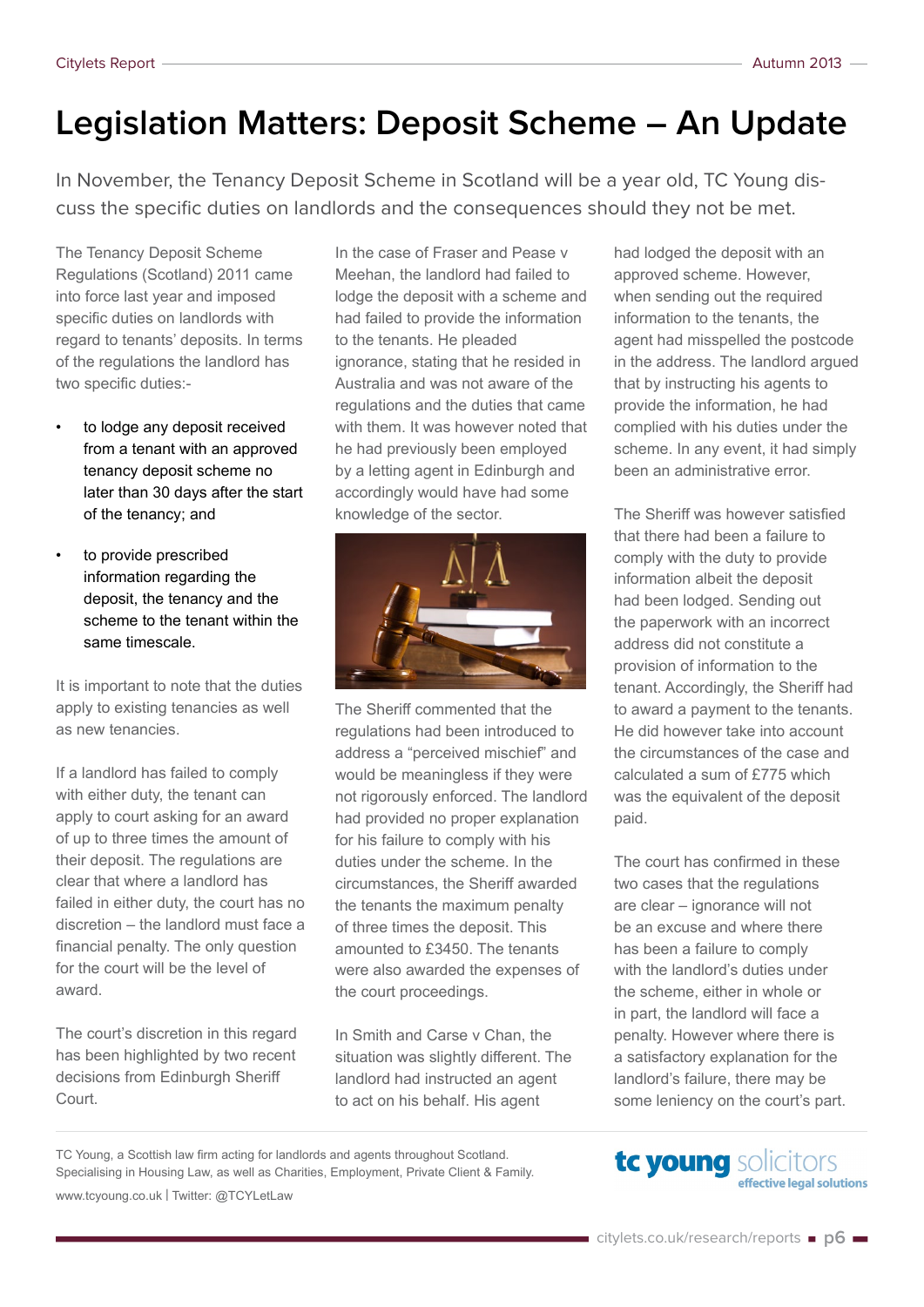## **Census Reveals PRS Houses More People than Councils or Housing Associations**

The 2011 Census was undertaken on 27th March 2011, more than two and a half years ago, so you can be forgiven for having forgotten all about it. However, this once in a decade event produces some very useful statistics that are pounced on by policy makers to underpin their resource allocations.

Citylets use the Census findings to help us confirm our own estimates for the size of the private rental sector (PRS) in Scotland. We have frequently commented on the expansion of the PRS over recent years and have based our analysis on our own data as well as that of the Government's Scottish Household Survey, however it is only the Census that provides definitive counts of

the total number of people and households actually living in the PRS.

Despite the length of time it has taken to publish the results and the fact that the PRS has continued to grow since 2011 - the snapshot of who lived where on Census night is very revealing.

#### Census 2011: People Renting



So we now know that on 27/03/2011 there were 294,892 households in the PRS which represented 12.4% of the total. This figure has more than doubled since the Census in 2001 when there were just 147,100 (6.7%) households renting privately. Of maybe more significance is the fact that the PRS houses more people in Scotland (619,000) than either Councils (608,000) or Housing Associations (507,000).

A detailed breakdown of these figures by Local Authority can be found on the Citylets DataHub [www.citylets.co.uk/research/](http://www.citylets.co.uk/research/datahub/) [datahub](http://www.citylets.co.uk/research/datahub/)

### **Report Summary**

- Typical Scottish rental property now costs £687 per month, up 1.5% on Q3 2012
- Edinburgh sees average rents up to £820, an increase of  $3.4\%$  on this time last year
- Aberdeen smashes the four figure barrier. Rents now £1,002 with TTL less than 2 weeks (13 days)
- In Glasgow, half of all properties are let within a month with prices stable, up just 0.5% on last year

#### **The Citylets Research Team**



**Dan Cookson** Market Analyst 07977 150 207 0131 467 4864 [dan@citylets.co.uk](mailto:dan%40citylets.co.uk?subject=Email%20from%20Citylets%20Report)



**Lewis Manley** Research Director 07917 641 407 0131 467 4864 [lewis@citylets.co.uk](mailto:lewis%40citylets.co.uk?subject=Email%20from%20Citylets%20Report)

#### **Methodology**

The statistics are based on rental properties advertised on Citylets. Rather than employ snapshot sampling our observations are recorded when a property is removed from the site as let. We believe such transaction-based observations provide a better reflection of the market. The data is cleansed to remove multiple entries and other anomalies.

Our cleansing process continues to guide refinements to data recording. Averages are calculated on a monthly or quarterly basis as weighted (mix adjusted) means. Indices are constructed holding composition (property type and number of bedrooms) fixed at the average of the last three years. This ensures that changes in the index reflect rent changes and not changes in composition, which are likely to occur seasonally.